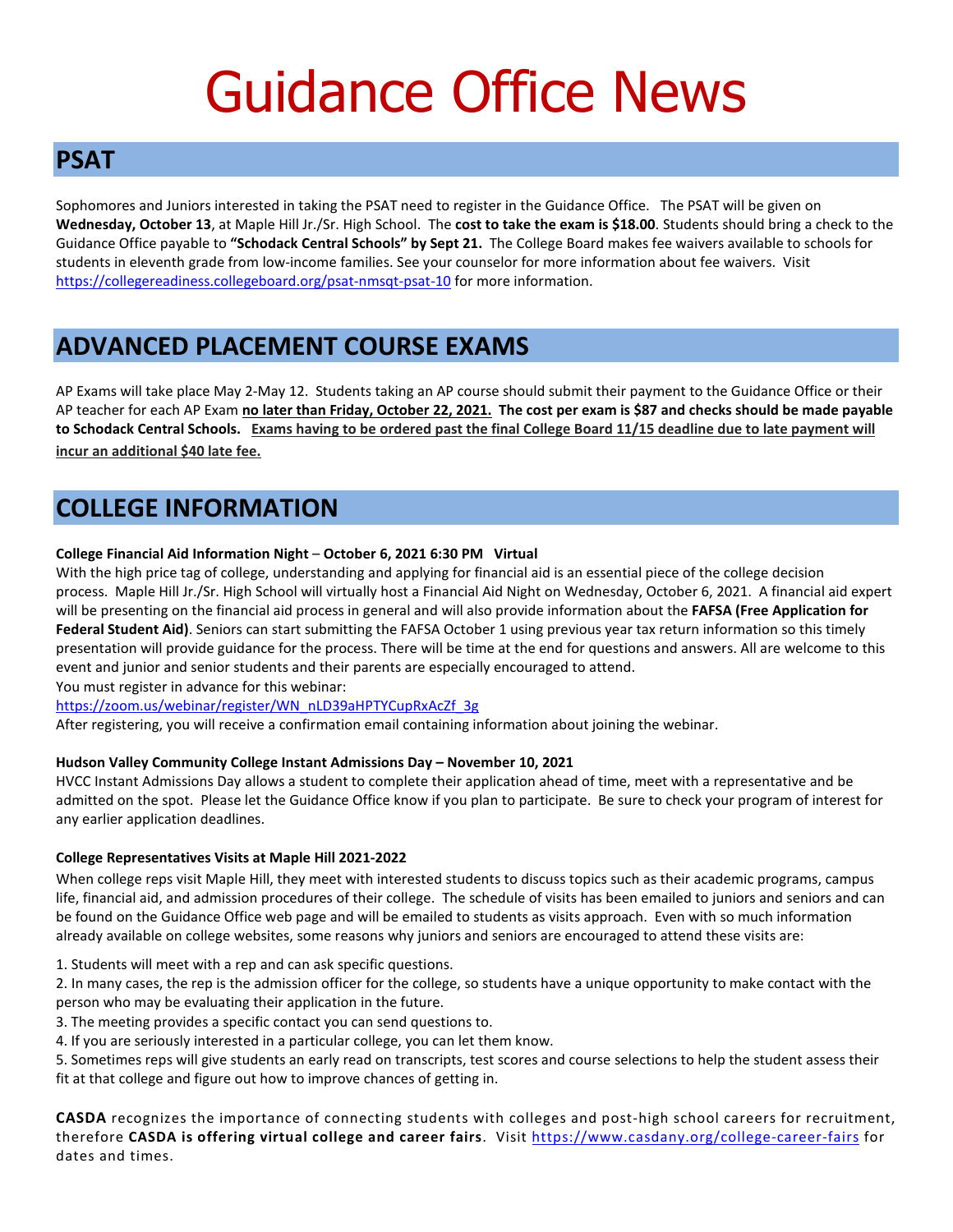#### **Junior Students & Parents College Information Night – February 3, 2022 6:30 PM Maple Hill**

We invite all junior students along with parents and guardians to a College Information Night at Maple Hill Jr./Sr. High School on Wednesday, February 3, 2022, 6:30 – 8:00 p.m. This informational session will focus on navigating the college process and the steps juniors need to take this year and early next year in order to successfully complete this process.

Topics of discussion will include: preparing and registering for the SATs and ACTs, researching colleges, the college visit, college applications, factors in admission decisions, college athletics and the NCAA, scholarships and financial aid and important dates and deadlines. Mark your calendar!

# **SCHOLARSHIPS**

A complete listing of scholarships announced throughout the school year is posted on the MHHS Guidance Office web page. As scholarships become available, they will be emailed to the students. Information and/or applications for announced scholarships will be available in the Guidance Office.

## **TESTING INFORMATION**

**To register for the SAT's students may apply online at [www.collegeboard.com](http://www.collegeboard.com/)** or pick up a registration packet in the Guidance Office. **Maple Hill Jr./Sr. High School's CEEB Code # is 331255**.

| <b>Test Date</b>                    | <b>Regular Registration</b><br><b>Deadline</b> | <b>Late Registration Deadline</b><br><b>Late Fee Applies</b>      | <b>Deadline for Any Changes</b> |
|-------------------------------------|------------------------------------------------|-------------------------------------------------------------------|---------------------------------|
| <b>October 2, 2021</b><br>Register  | September 3, 2021                              | September 21, 2021 (for registrations made<br>online or by phone) | September 21, 2021              |
| <b>November 6, 2021</b><br>Register | October 8, 2021                                | October 26, 2021 (for registrations made<br>online or by phone)   | October 26, 2021                |
| <b>December 4, 2021</b><br>Register | November 4, 2021                               | November 23, 2021 (for registrations made<br>online or by phone)  | November 23, 2021               |
| <b>March 12, 2022</b><br>Register   | February 11, 2022                              | March 1, 2022 (for registrations made online<br>or by phone)      | March 1, 2022                   |
| May 7, 2022<br>Register             | April 8, 2022                                  | April 26, 2022 (for registrations made online<br>or by phone)     | April 26, 2022                  |
| June 4, 2022<br>Register            | May 5, 2022                                    | May 25, 2022 (for registrations made online<br>or by phone)       | May 25, 2022                    |